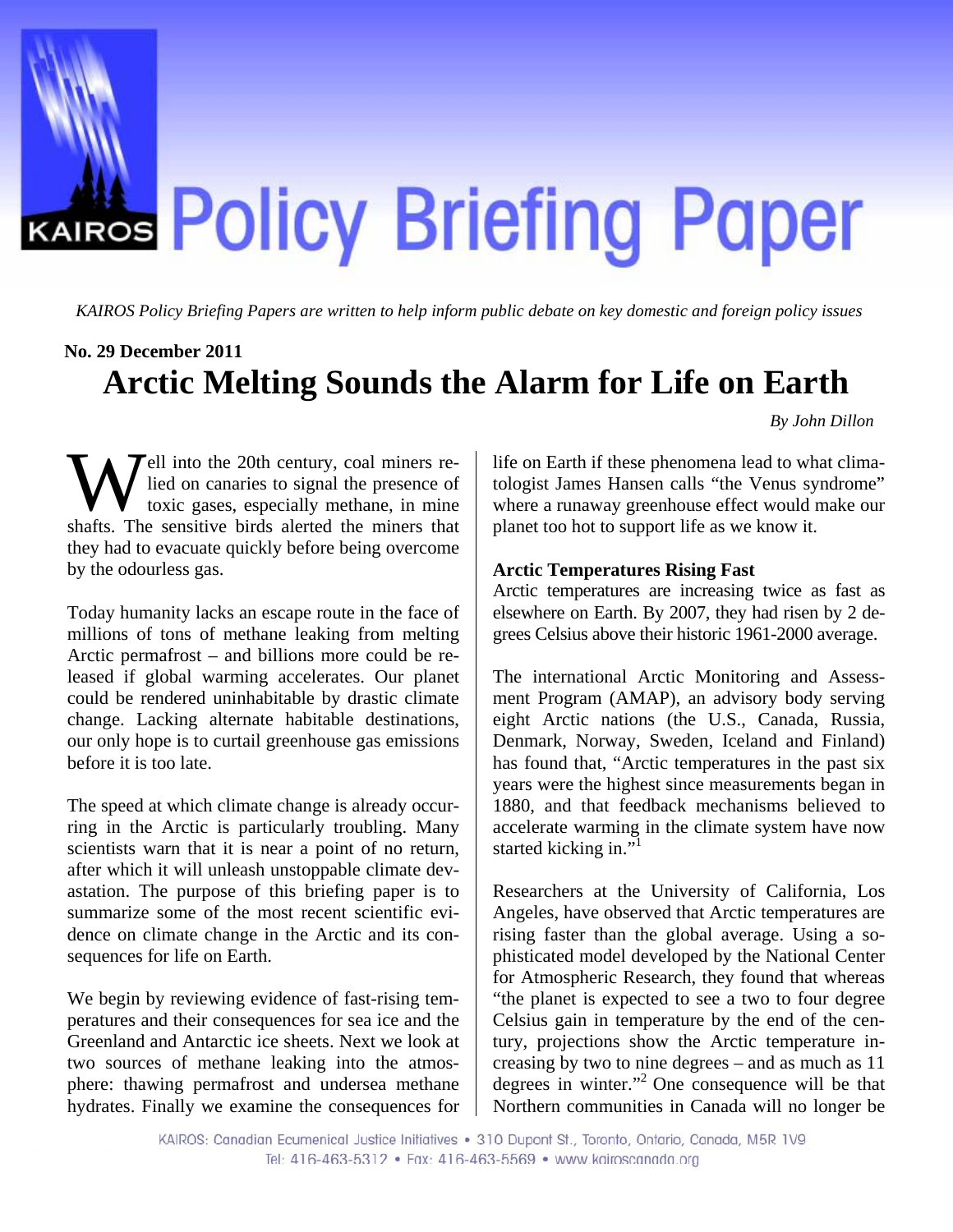able to depend on winter ice roads across frozen terrain to deliver supplies.

# **Dangerous Feedback Loop from Loss of Sea Ice**

A study published in Geophysical Research Letters indicates that climate change in the Arctic may have already reached its point of no return.<sup>[3](#page-3-2)</sup> Melting Arctic ice creates a dangerous feedback loop as open waters absorb more than 90% of incoming sunlight whereas white ice reflects sunlight back into space.

A decade ago, scientists' climate change models predicted the Arctic Ocean would be ice free by 2100. As new evidence has become available, scientists have revised their predictions to 2050. The AMAP report also states that Arctic ice is disappearing faster than had been predicted by the UN Intergovernmental Panel on Climate Change: "The level of summer ice coverage has been at or near record lows every year since 2001, predicting that the Arctic Ocean will be nearly ice free in summer within 30 to 40 years." $4$ 

Figure 1 illustrates that Arctic sea ice, as measured at the end of winter in March of each year, has declined by around 10% between 1978 and 2010. September measurements, marking the end of summer, show a much more dramatic decline in excess of 40%.

## **Figure 1: Changes in Extent of Arctic Sea Ice 1978-2010**



*Source: National Oceanic and Atmospheric Administration, "The State of the Climate in 2010".*

### **Melting of Greenland and Antarctic Ice Sheets**

Scientists caution that temperature increases of as little as 2 degrees Celsius endanger the entire Greenland ice sheet. Richard Alley, a geosciences

professor at Pennsylvania State University, warns: "Sometime in the next decade we may pass [a] tipping point … What is going on in the Arctic now is the biggest and fastest thing that nature has ever done."<sup>[5](#page-3-4)</sup> The consequence of the disappearance of the Greenland ice sheet would be a rise in global sea levels of seven metres, wiping out small island states and coastal cities all around the world.

Scientists at the Danish Meteorological Institute suggest that the complete melting of the Greenland ice cover is nearly unavoidable. In a study published in *Hydrometeorology*, they predict that, "Greenland will reach a point of no return in 2040 at the latest."<sup>[6](#page-3-5)</sup> Jens Hesselbjerg Christensen, one of the study's authors, says "Over the next 30 years the amount of snowfall will not compensate for melting. Based on our model, I would almost say that the point of no return has already been passed."

Similarly, a study by scientists at the Canadian Centre for Climate Modeling and Analysis, published in *Nature Geoscience*, looked at the effects on climate patterns over the next 1,000 years even if greenhouse gas emissions are eliminated completely by 2100. While stopping emissions would allow ocean surface temperatures to cool more quickly, deep ocean waters would remain warmer over a longer period. One result could be an increase in the average temperature of waters around Antarctica by as much as five degrees Celsius.<sup>[7](#page-3-6)</sup> This would lead to the collapse of the huge West Antarctic ice sheet.

James Hansen and colleagues report that Antarctica is already losing more than 100 cubic kilometers of ice each year. Moreover, "Most of the West Antarctic ice sheet, which alone could raise sea level by six meters, is on bedrock below sea level, so it is the ice sheet most vulnerable to rapid change."<sup>[8](#page-3-7)</sup>

#### **Thawing Permafrost**

Another consequence of Arctic warming is the melting of permafrost which releases methane, a greenhouse gas that is 25 times more potent than  $CO<sub>2</sub>$  over a 100-year period, according to the Intergovernmental Panel on Climate Change.

A study published in the September 7, 2006, issue of *Nature* by Katey Walter of the University of Alaska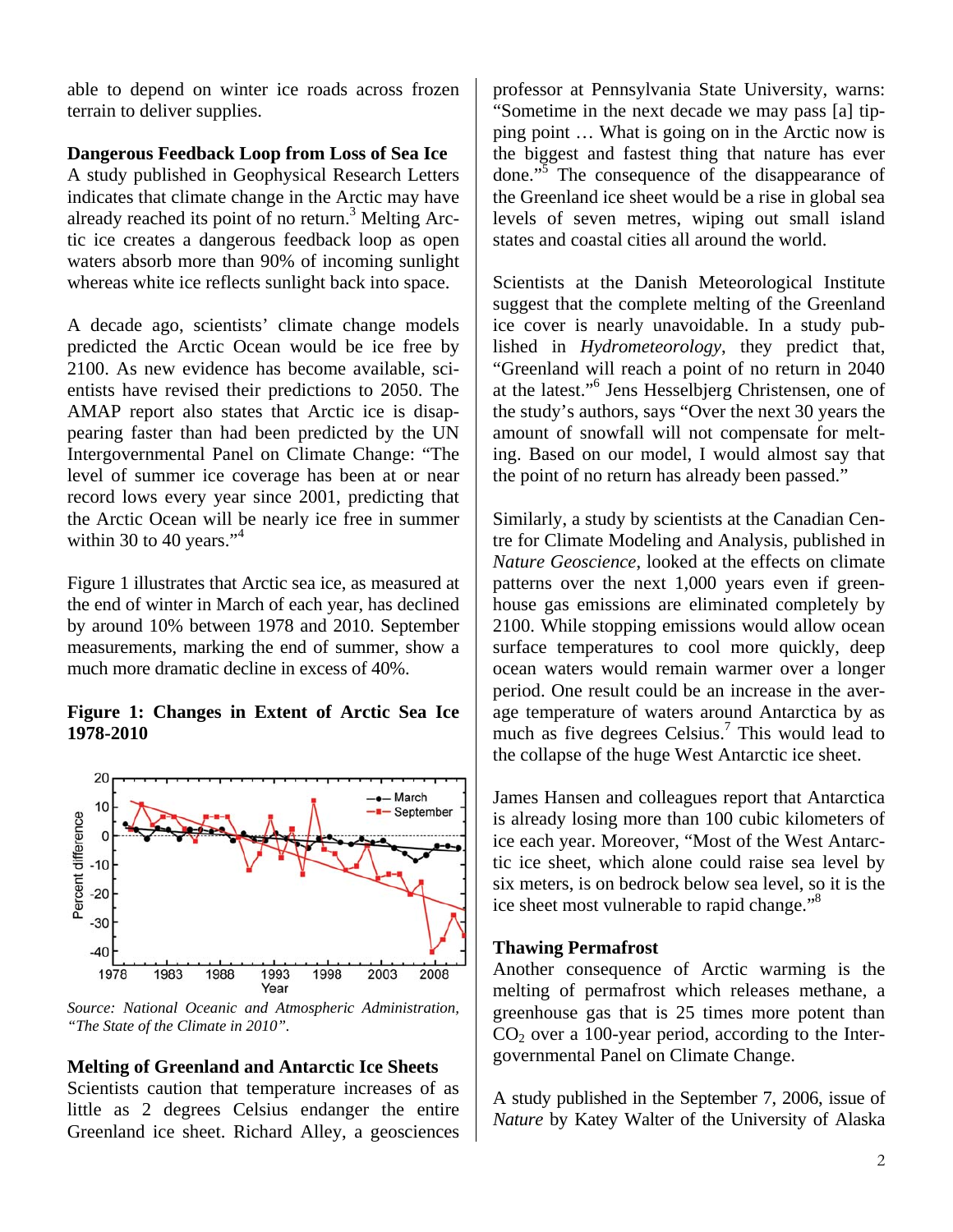and Jeff Chanton of Florida State University reports that greenhouse gases are already escaping into the atmosphere from melting permafrost at frightening rates. "When … permafrost melts, carbon buried since the Pleistocene era is bubbling to the surface and is dissipating into the atmosphere as methane…. [An estimated] 900 gigatons (billions of metric tonnes) [of carbon is frozen] in permafrost worldwide. This large store would more than double the amount of carbon in the atmosphere today if it is released."<sup>[9](#page-3-8)</sup>

A more recent study by Kevin Schaefer, a scientist at the National Snow and Ice Data Center in Boulder, Colorado, found that between 29% and 60% of the world's permafrost will thaw by 2200, releasing 190 gigatons of carbon, "equivalent to half the amount of carbon that has been released into the atmosphere since the dawn of the industrial age."<sup>10</sup> Schaefer estimates this additional carbon would increase average Arctic temperatures by 8 to 10 degrees C and the Earth's average temperature by 3 degrees C in addition to other human-induced temperature increases. Schaefer warns that we are less than 15 to 20 years from the point "when the 13 million square kilometers of permafrost in Alaska, Canada, Siberia and parts of Europe become a major new source of carbon emissions."<sup>11</sup>

# **Methane Hydrates**

In addition to the methane stored in permafrost, another huge quantity is trapped offshore on continental shelves in methane hydrates. These ice crystals consist of methane molecules trapped inside frozen water. When exposed to higher temperatures, the ice disintegrates releasing the trapped gas. Rising sea levels and ocean temperatures can cause a mass release of additional methane with catastrophic consequences. Over 50 million years ago, undersea landslides resulted in the release of methane from hydrates contributing to global warming lasting tens of thousands of years.<sup>[12](#page-3-11)</sup>

A study by Natalia Shakhova from the University of Alaska's International Arctic Research Center and colleagues from the Russian Academy of Science estimates that eight million tonnes of methane are already bubbling to the surface each year from the East Siberian Arctic shelf. Dr. Shakhova says: "The amount of methane currently coming out of the East

Siberian Arctic Shelf is comparable to the amount coming out of the entire world's oceans.["13](#page-3-12) She notes that current atmospheric methane concentrations in the Arctic are the highest in 400,000 years. "If just one percent of Arctic undersea methane … reaches the atmosphere, it could quadruple the amount" already there, according to her colleague Dr. Vladimir Romanovsky at the University of Alaska.[14](#page-3-13)

Some scientists maintain that the ocean ecosystem can contain methane releases through the action of microbes that capture and oxidize it. However, a study by scientists at the U.S. Department of Energy's Lawrence Berkeley National Laboratory has found that methane seeping into the Arctic Ocean "would gradually overwhelm the marine environment's ability to break down the gas.["15](#page-3-14) Matthew Reagan from the laboratory's Earth Science Division explains: "Microbes cannot consume all of the methane because there isn't enough oxygen to fuel them." The study found that the amount of oxygen and nutrients needed by the microbes would decline each year. After three decades, much of the methane would reach the atmosphere accelerating to climate change.

A study by Dr. Micha Ruhl, an earth scientist at the University of Copenhagen, published in the journal *Science*, found that the mass extinction that killed half of all marine life at the end of the Triassic period two hundred million years ago was caused by the release of at least 12,000 gigatons of methane from the ocean floor.<sup>16</sup> Originally the extinction had been attributed to volcanic activity. Professor Ruhl's study found that volcanoes played a role by warming atmospheric and oceanic temperatures, but it was the release of methane that actually killed off most marine life over a period of just 10,000 to 20,000 years. Dr. Ruhl warns that a similar massive release of methane could occur in our time due to the release of carbon dioxide resulting from fossil fuel use.

# **The Venus Syndrome**

If the feedback mechanisms unleashed by greenhouse gas releases from the Arctic continue unchecked, they threaten unstoppable climate change on the planet. In *Storms of my Grandchildren*, NASA climatologist James Hansen describes how Venus, which is almost as big as Earth, must have begun with a similar atmospheric composition, including